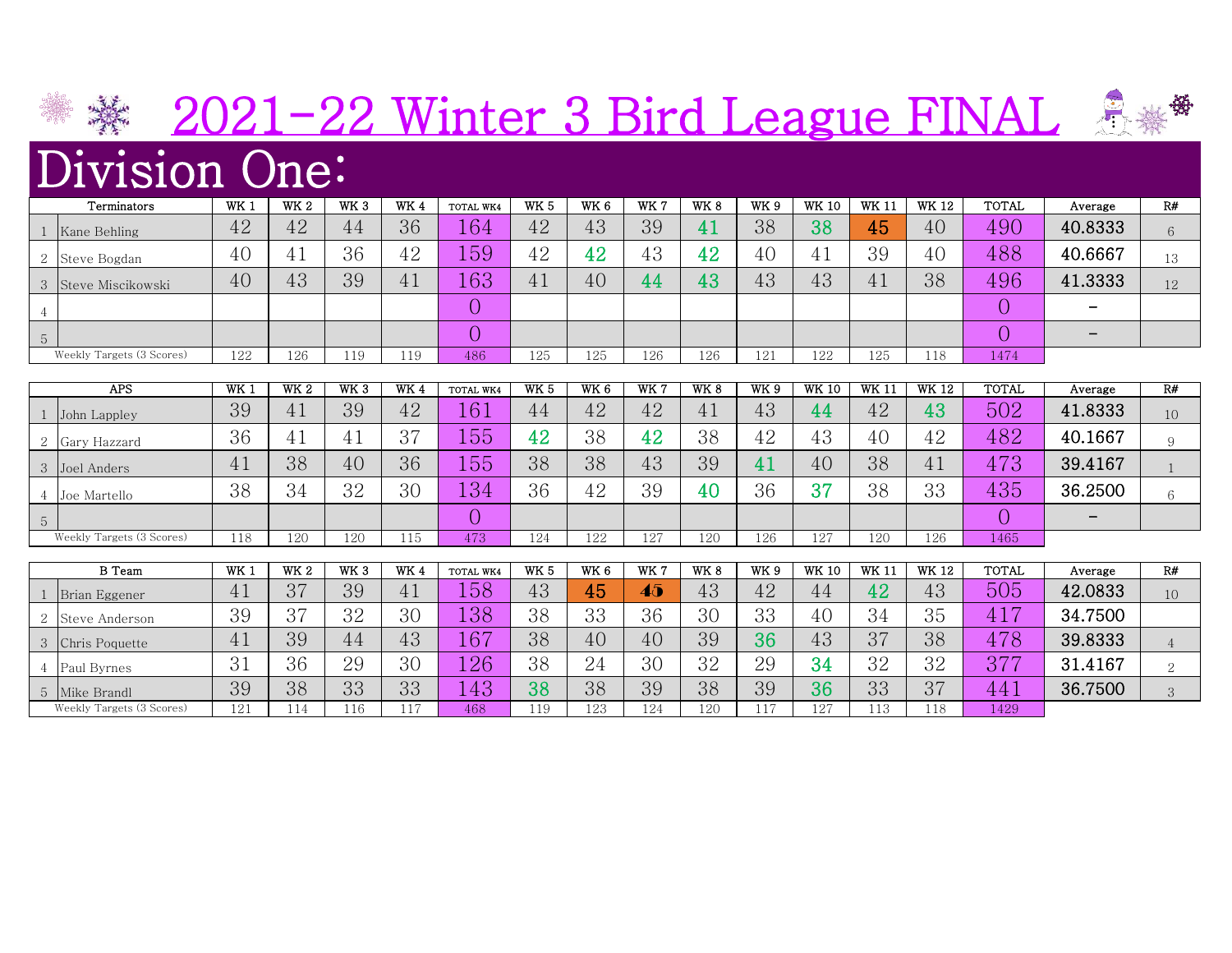## Division Two:

|   | Three Shots and a Beer     | <b>WK1</b>      | <b>WK 2</b> | WK <sub>3</sub> | WK4        | TOTAL WK4       | <b>WK 5</b> | WK 6 | WK 7 | <b>WK 8</b> | <b>WK9</b> | <b>WK 10</b> | <b>WK 11</b> | <b>WK 12</b> | <b>TOTAL</b> | Average | R#             |
|---|----------------------------|-----------------|-------------|-----------------|------------|-----------------|-------------|------|------|-------------|------------|--------------|--------------|--------------|--------------|---------|----------------|
|   | Steve Nehs                 | 28              | 36          | 31              | 40         | L35             | 35          | 32   | 37   | 37          | 41         | 39           | 33           | 36           | 425          | 35.4167 | $\overline{2}$ |
| 2 | Tim Hannon                 | 33              | 37          | 36              | 42         | 148             | 43          | 45   | 42   | 40          | 44         | 37           | 38           | 41           | 478          | 39.8333 |                |
|   | 3 Mark Jaeck               | 37              | 38          | 31              | 42         | 148             | 40          | 40   | 36   | 40          | 36         | 39           | 42           | 41           | 462          | 38.5000 |                |
|   | Brian Carroll              | 40              | 41          | 38              | 36         | L <sub>55</sub> | 42          | 44   | 42   | 41          | 40         | 39           | 41           | 40           | 484          | 40.3333 |                |
|   | 5 Cory Gardner             | 29              | 33          | 31              | 40         | 133             | 36          | 35   | 35   | 43          | 36         | 33           | 38           | 36           | 425          | 35.4167 |                |
|   | Weekly Targets (3 Scores)  | 110             | 116         | 105             | 124        | 455             | 125         | 129  | 121  | 124         | 125        | 117          | 121          | 122          | 1439         |         |                |
|   |                            |                 |             |                 |            |                 |             |      |      |             |            |              |              |              |              |         |                |
|   |                            |                 |             |                 |            |                 |             |      |      |             |            |              |              |              |              |         |                |
|   | All County Electric Supply | WK <sub>1</sub> | <b>WK 2</b> | WK <sub>3</sub> | <b>WK4</b> | TOTAL WK4       | <b>WK 5</b> | WK 6 | WK 7 | <b>WK 8</b> | <b>WK9</b> | <b>WK 10</b> | <b>WK 11</b> | WK 12        | <b>TOTAL</b> | Average | R#             |
|   | Tim Selig                  | 33              | 39          | 40              | 38         | 150             | 39          | 38   | 36   | 38          | 37         | 36           | 34           | 35           | 443          | 36.9167 |                |
| 2 | Rick Williams              | 31              | 25          | 25              | 31         | 12              | 35          | 29   | 32   | 31          | 34         | 32           | 37           | 41           | 383          | 31.9167 |                |
|   | 3 Steve Siebert            | 36              | 40          | 37              | 38         | 151             | 41          | 38   | 38   | 37          | 40         | 38           | 41           | 41           | 465          | 38.7500 | $\overline{2}$ |
|   | Bruce Nelson               | 40              | 40          | 37              | 42         | 159             | 37          | 37   | 37   | 37          | 37         | 40           | 38           | 40           | 462          | 38.5000 |                |
|   | 5 Todd Schreck             | 36              | 36          | 40              | 36         | .48             | 35          | 38   | 42   | 40          | 36         | 32           | 38           |              | 409          | 37.1818 |                |

| Super X                   | WK 1             | WK 2                                | WK <sub>3</sub> | WK 4             | TOTAL WK4            | WK <sub>5</sub> | WK <sub>6</sub> | WK 7 | WK 8     | WK 9 | <b>WK 10</b> | WK 11 | WK 12 | TOTAL      | Average                  | R# |
|---------------------------|------------------|-------------------------------------|-----------------|------------------|----------------------|-----------------|-----------------|------|----------|------|--------------|-------|-------|------------|--------------------------|----|
| Pete Schraufnagel         | 43               | 39                                  | 39              | $\sqrt{ }$<br>ŦŪ | 161                  | 43              | 38              | 39   | 40       | 4    | 39           | 39    | 44    | 484        | 40.3333                  |    |
| Steve Schraufnagel        | 40               | $\overline{1}$ $\overline{1}$<br>±Δ | 37              | $\sqrt{2}$<br>生い | 159                  | 30              | 32              | 37   | 42       | 40   |              |       |       | 340        | 37.7778                  |    |
| Carl Wickman              | $\Omega$ 1<br>∪⊥ | $\Omega$ $\Lambda$                  | 32              | 34               | $\sqrt{21}$<br>1 O I | 35              | $\Omega$        | 30   | 34<br>u− | 38   | 29           | 34    | 38    | 406        | 33.8333                  |    |
|                           |                  |                                     |                 |                  |                      |                 |                 |      |          |      |              |       |       |            | $\overline{\phantom{0}}$ |    |
|                           |                  |                                     |                 |                  |                      |                 |                 |      |          |      |              |       |       | $\sqrt{ }$ | $\overline{\phantom{0}}$ |    |
| Weekly Targets (3 Scores) | 114              | 115                                 | 108             | 114              | 451                  | 108             | 107             | 106  | 116      | 119  | 68           | 73    | 82    | 1230       |                          |    |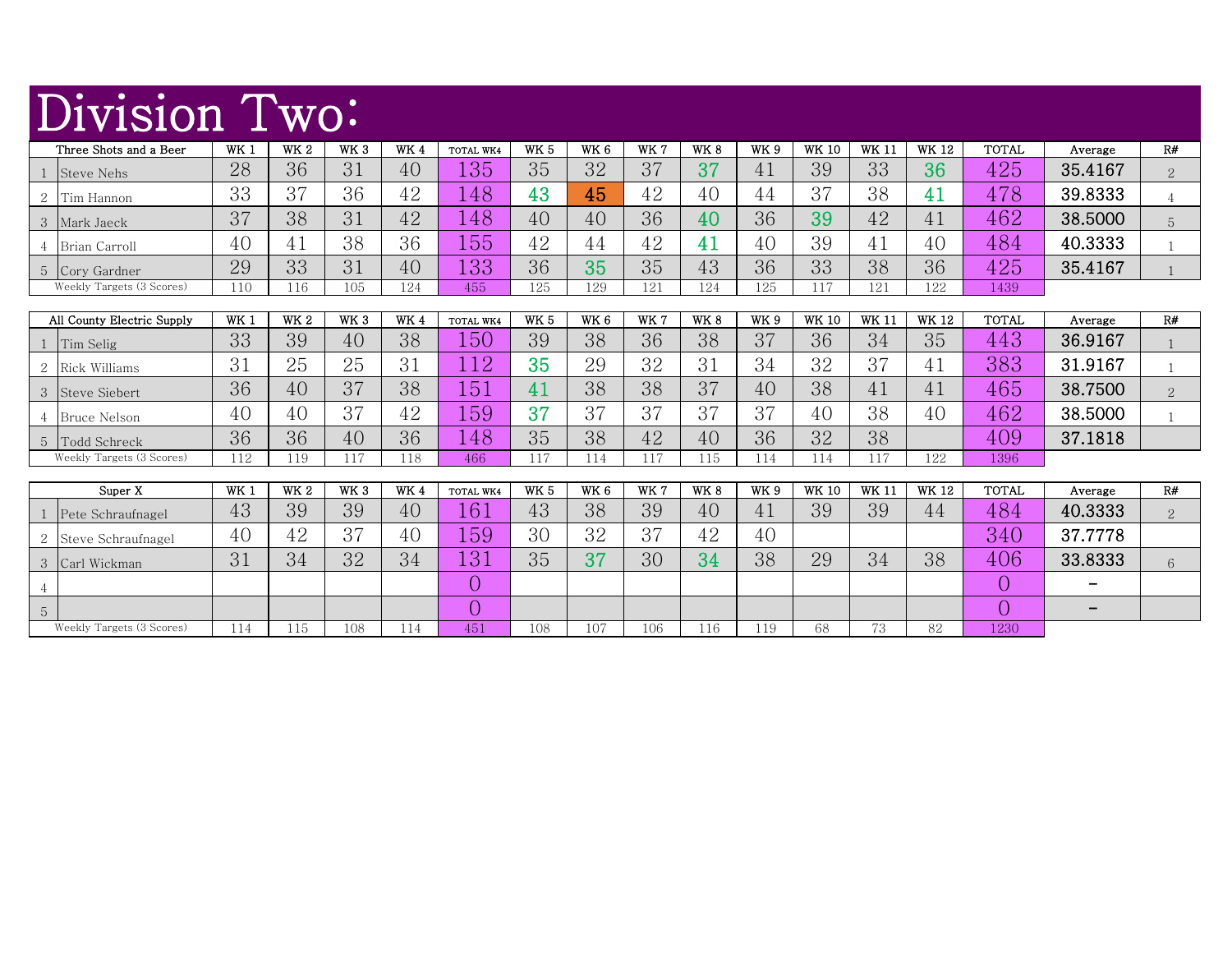## Division Three:

|                | Team #14                  | WK 1 | <b>WK2</b> | WK 3 | WK <sub>4</sub> | TOTAL WK4              | <b>WK 5</b> | WK 6      | <b>WK7</b> | WK 8 | <b>WK9</b> | <b>WK 10</b> | <b>WK 11</b>   | <b>WK 12</b>            | <b>TOTAL</b> | Average | R# |
|----------------|---------------------------|------|------------|------|-----------------|------------------------|-------------|-----------|------------|------|------------|--------------|----------------|-------------------------|--------------|---------|----|
|                | <b>Fred Spiewak</b>       | 38   | QQ<br>∪∪   | 38   | 38              | 47<br>. .              | 40          | 37        | 38         | 41   | $\Omega$   | 41           | 39             | 36                      | 456          | 38.0000 |    |
|                | Rich Johnson              | ⊥⊥   | $\Omega$   | 37   | 38              | 153                    | 42          | 4 ຕ<br>43 |            | 43   | ר ו<br>3 £ | 41           | 44             | 43                      | 493          | 41.0833 |    |
|                | 3 Bob Graves              | 35   | 36         | 40   | 36              | $\overline{47}$<br>. . | 39          | 40        | 39         | 42   | 40         | 36           | 4 <sub>1</sub> | 40                      | 464          | 38.6667 |    |
|                | Bob Eastman               | 28   | 16         | 28   | n n<br><u>.</u> | 99                     | 29          | 29        | ঽ∩<br>υu   | 25   | ററ<br>ΖČ   | 26           | $\Omega$ 1     | $\Omega$ $\Delta$<br>UΙ | 398<br>o∠c   | 27.3333 |    |
| 5 <sub>1</sub> |                           |      |            |      |                 |                        |             |           |            |      |            |              |                |                         |              | -       |    |
|                | Weekly Targets (3 Scores) | 114  | 106        | 115  |                 | 447                    | 121         | 120       | 118        | 126  | 120        | 118          | 124            | 19                      | 1413         |         |    |

| Son of a Beach /          |            |                      |                 |            |           |             |              |      |          |             |              |              |       |       |         |    |
|---------------------------|------------|----------------------|-----------------|------------|-----------|-------------|--------------|------|----------|-------------|--------------|--------------|-------|-------|---------|----|
| Better Than We Thought    | <b>WK1</b> | <b>WK 2</b>          | WK <sub>3</sub> | <b>WK4</b> | TOTAL WK4 | <b>WK 5</b> | WK 6         | WK 7 | WK 8     | <b>WK 9</b> | <b>WK 10</b> | <b>WK 11</b> | WK 12 | TOTAL | Average | R# |
| David St. Martin          | 38         | 43                   | 42              | 45         | 168       | 42          | 42           | 42   | 4        | 42          | 44           | 42           | 43    | 506   | 42.1667 |    |
| 2 JD Beach                | 42         | 40                   | 38              | 36         | 156       | $+1$        | $\cap$<br>生し | 27   | 38       |             | 40           | 40           | 40    | 473   | 39.4167 |    |
| 3 Ben Lockhart            | 35         | 2 <sub>2</sub><br>◡∠ | 37              | 28         | 132       | 30          | 33           | 35   | 34       | 30          | 28           | 33           | 33    | 388   | 32.3333 |    |
| Mike Zielinski            | 32         | 35                   | 39              | 33         | 139       | 32          | 38           | 36   | つつ<br>ບ∠ | 30          | 34           | 30           | 36    | 407   | 33.9167 |    |
| 5                         |            |                      |                 |            |           |             |              |      |          |             |              |              |       |       | -       |    |
| Weekly Targets (3 Scores) | 115        | 118                  | 119             | 114        | 466       | 115         | L20          | 115  | 113      | 13          | 118          | 115          | .19   | 1394  |         |    |

| The Highway Men           | WK 1          | <b>WK2</b>                   | WK <sub>3</sub> | WK4 | TOTAL WK4  | WK 5 | <b>WK6</b> | <b>WK7</b>       | WK 8           | WK 9                           | <b>WK 10</b> | WK 11                  | WK 12          | TOTAL          | Average | R# |
|---------------------------|---------------|------------------------------|-----------------|-----|------------|------|------------|------------------|----------------|--------------------------------|--------------|------------------------|----------------|----------------|---------|----|
| Kevin Braden              | 34            | 36                           | 18              | 32  | 20<br>I 4V | 32   | 32         | 37               | חפ             | 36                             | 34           | 29                     | 32             | 382            | 31.8333 |    |
| 2 Brian Kelly             | $\Omega$<br>◡ | 39                           | 32              | 30  | .38        | 39   | 30         | 36               | 42             | 36                             | 37           | 36                     | $\Omega$<br>◡◡ | 427            | 35.5833 |    |
| Steve Kremel              | 33            | 40                           | 34              | 36  | 43         | 40   | 39         | 37               | 36             | $\Omega$<br>ပ၊                 | 37           | 27<br>U 1              | 4.             | 447            | 37.2500 |    |
| George Papenfuss          | $\cap$<br>◡   | 24<br>ືບ±                    | 30              | 30  | 131        | 35   | 32         | $\Omega$ 1<br>്പ | $\Omega$<br>34 | $\overline{\phantom{0}}$<br>4U | 38           | $\Lambda$ $\cap$<br>4U | २६<br>UU       | $\overline{ }$ | 34.7500 |    |
| 5 Jake Hanson             | 21<br>υĪ      | $\Omega$ 1<br>$\mathfrak{I}$ | 41              | 34  | 137        | 41   | 34         | 35               | 42             |                                | 41           | 40                     | 27<br>◡        | 448            | 37.3333 |    |
| Weekly Targets (3 Scores) | 108           | 115                          | 107             | 102 | 432        | 120  | 105        | 110              | 120            | 118                            | 116          | $\overline{ }$         | 114            | 1352           |         |    |

| A Team                    | WK 1       | <b>WK 2</b>                          | WK 3                                     | WK 4           | TOTAL WK4                            | WK 5 | WK 6                    | WK 7                       | WK 8           | WK 9             | WK 10 | WK 11 | WK 12      | TOTAL | Average | R# |
|---------------------------|------------|--------------------------------------|------------------------------------------|----------------|--------------------------------------|------|-------------------------|----------------------------|----------------|------------------|-------|-------|------------|-------|---------|----|
| Jon Giese                 | 42         | 39                                   | 40                                       | 41             | 62                                   | 40   | 39                      | 20                         |                | 40               | 38    | 35    | 39<br>∪ಎ   | 473   | 39.4167 |    |
| 2 Jake Eggener            | 14         | 1 Ω<br>ΙU                            | $\rightarrow$ $\sim$<br>$\sqrt{2}$<br>⊥∪ | 23             | 66                                   | 14   | 16                      | $\overline{ }$<br><b>.</b> | 1 <sup>c</sup> | ററ               | 20    | 18    | ററ<br>∠ ∖. | 010   | l7.6667 |    |
| 3 Randy Raikes            | 26         | $\Omega$<br>$\overline{\phantom{a}}$ | 29<br>◡∠                                 | 21<br>$\cup$ 1 | $\mathcal{L}$<br>$\rightarrow$<br>л. | 25   | ໑໑<br>UZ                | 34                         | 38             | 30               | 32    | 36    | 26         | 369   | 30.7500 |    |
| Evan Charbonneau          | 27<br>. ပ. | 39                                   | 32                                       | 36             | 44                                   | 4C   | –                       | 38                         | 35             | $\Omega$ 1<br>υı | 32    | 32    |            | 393   | 35.7273 |    |
| 5 Jeff Anderson           | 32         | $\Omega$<br>$\cup$ $\sqcup$          | 29                                       | 38             | $\triangle$ $2^+$<br>ZUZ             | 35   | 27<br>∪7                | 38                         | 40             |                  | 37    | 39    | 25<br>ບບ   | 433   | 36.0833 |    |
| Weekly Targets (3 Scores) | 111        | 110                                  | 104                                      | 115            | 440                                  | 115  | $\overline{1}$<br>4 I V | 115                        | 119            | 12               | 107   | 110   | 100        | 1335  |         |    |